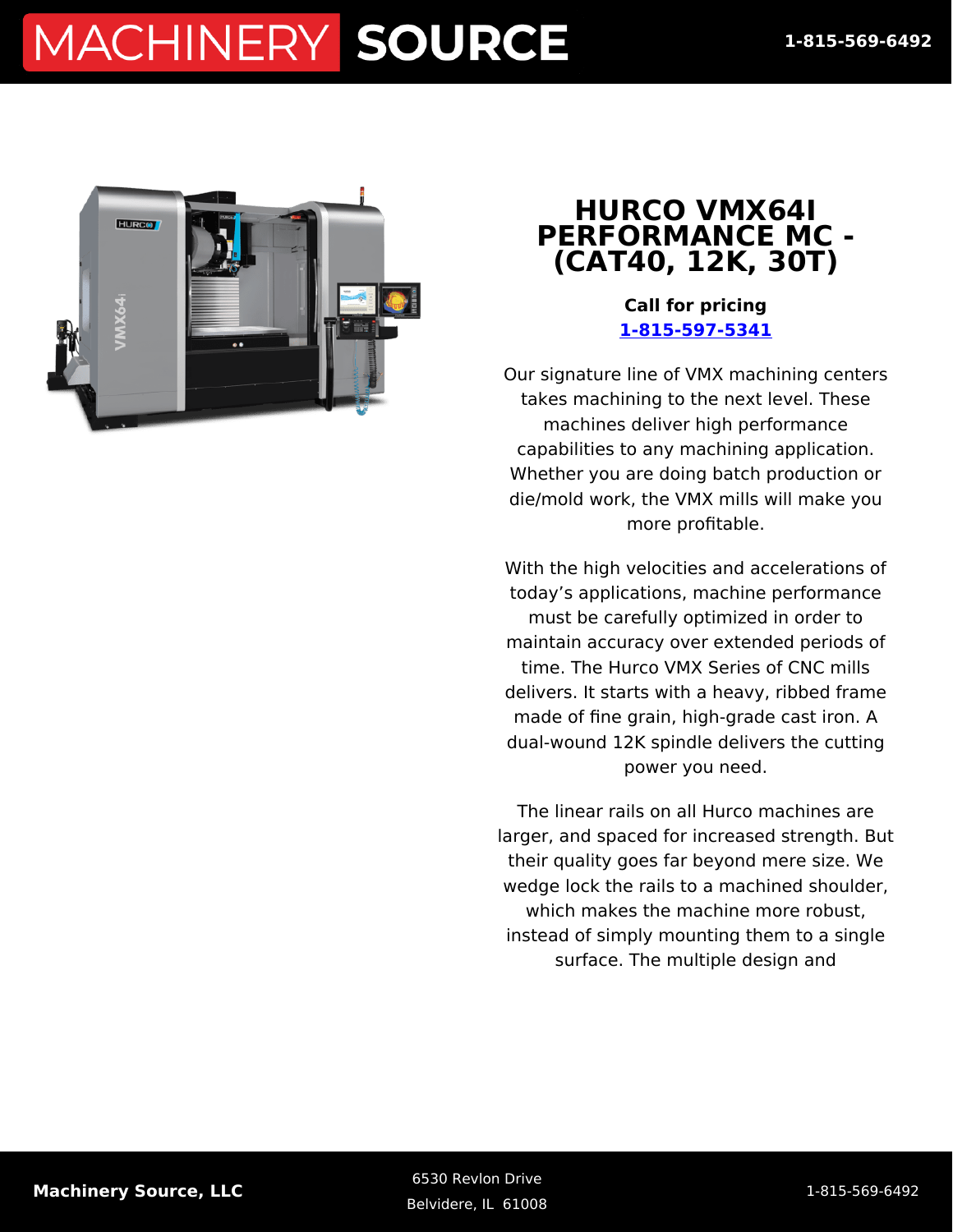manufacturing details we incorporate into a Hurco VMC increase rigidity and reliability, which means each VMX machining center will be the workhorse you expect.

> **SKU:** N/A **Categories:** [New Machines](https://machinerysource.com/product-category/machining-centers/)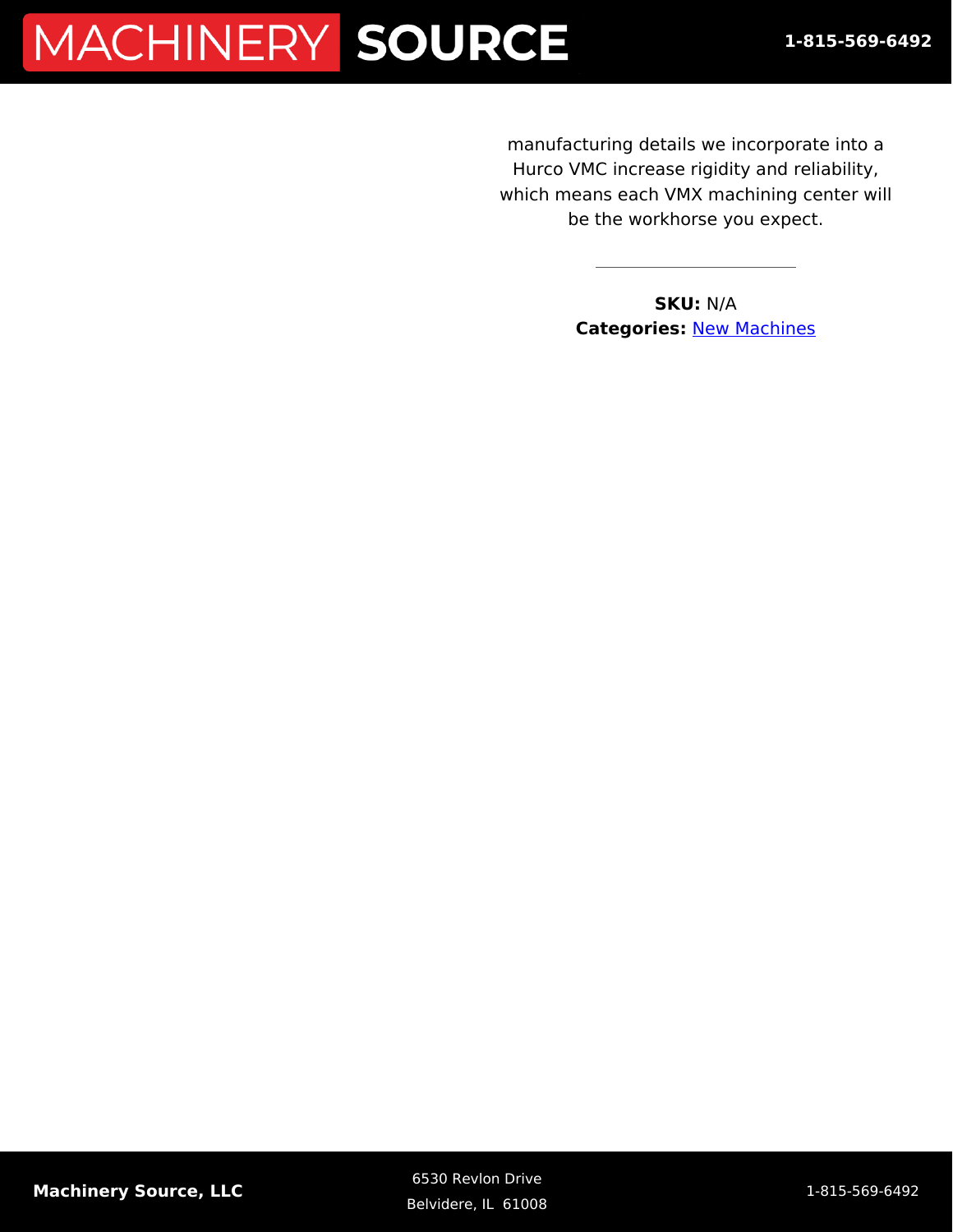#### **ADDITIONAL INFORMATION**

| X, Y, Z Travel                     | 64 x 34 x 30 in                                                                 |
|------------------------------------|---------------------------------------------------------------------------------|
| <b>Spindle Nose to Table</b>       | 5.0 in (127 mm)                                                                 |
| <b>Table Size</b>                  | 66 x 35 in                                                                      |
| <b>Max Weight On Table</b>         | 6,000 lbs (2,722 kg)                                                            |
| <b>T-Slot Size</b>                 | $7 \times .71$ in $(7 \times 18$ mm)                                            |
| <b>Peak Spindle Motor</b>          | 24 hp (18 kW)                                                                   |
| 12k                                | 175 ft-lbs @ 720 rpm (237 Nm @ 720 rpm)                                         |
| <b>Number Of Tools</b>             | 30, 40 or 96                                                                    |
| <b>Tool Type</b>                   | <b>CAT 40</b>                                                                   |
| <b>Max Tool Diameter</b>           | 3.1 in, 3.0, 3.7 in. (78.7 mm, 76 mm, 95 mm)                                    |
| <b>Max Tool Length</b>             | 11.8 in (300 mm)                                                                |
| <b>Max Tool Weight</b>             | 15.4 lbs (7 kg)                                                                 |
|                                    | Max Programmable Feedrate 530 inches/minute (13.5 m/minute)                     |
| <b>Rapid Traverse X, Y, Z Axis</b> | 709 in/min, 709 in/min, 530 in/min (18 m/minute, 18 m/minute,<br>13.5 m/minute) |
| <b>Machine Height</b>              | 128.3 in (3,258 mm)                                                             |
| <b>Machine Weight</b>              | 30,195 lbs                                                                      |
| <b>Required Floor Space</b>        | 249.5 x 175.5 in (6,338 x 4,457 mm)                                             |
| <b>Voltage Needed</b>              | 200-240 VAC / 60 Hz                                                             |